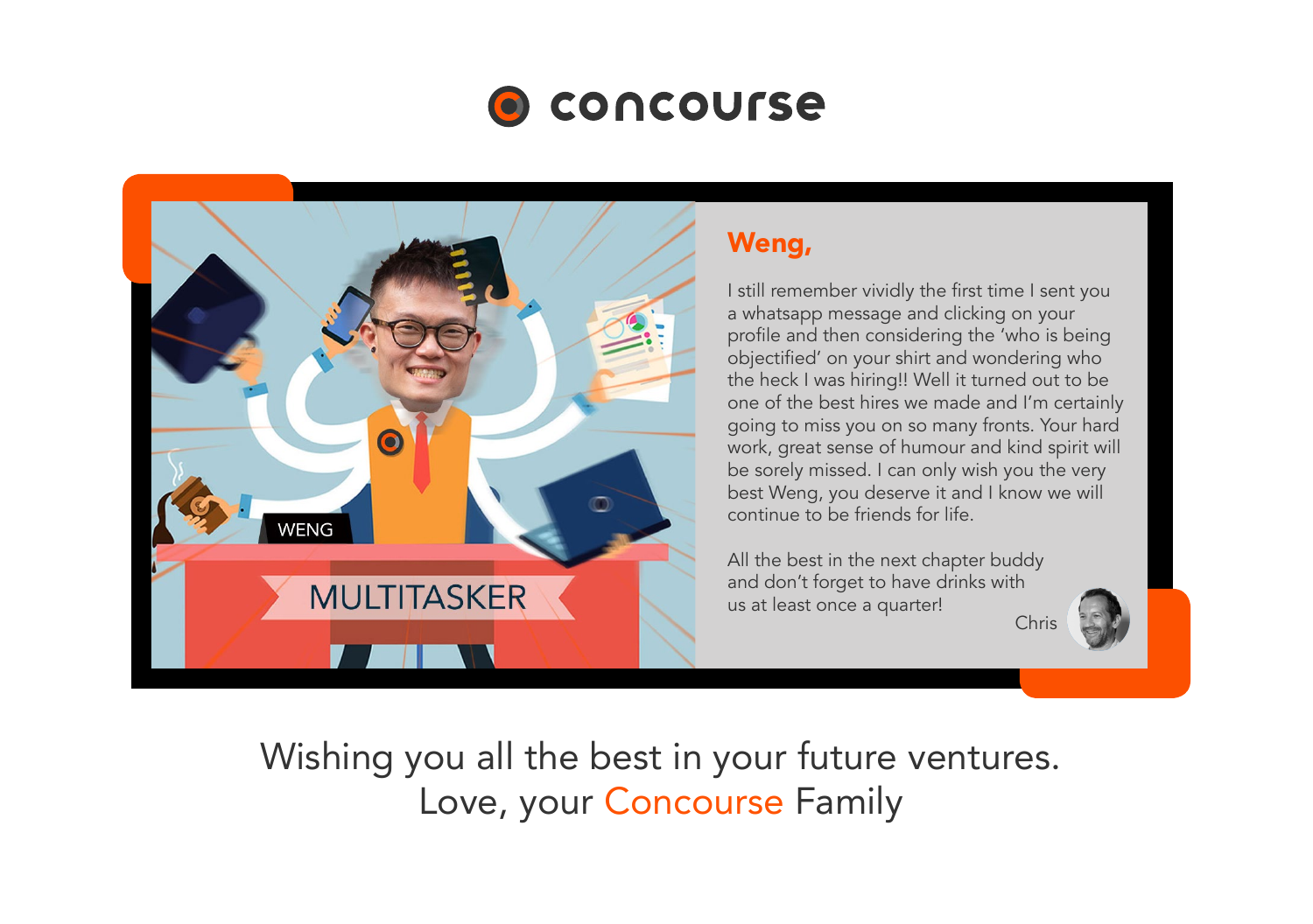

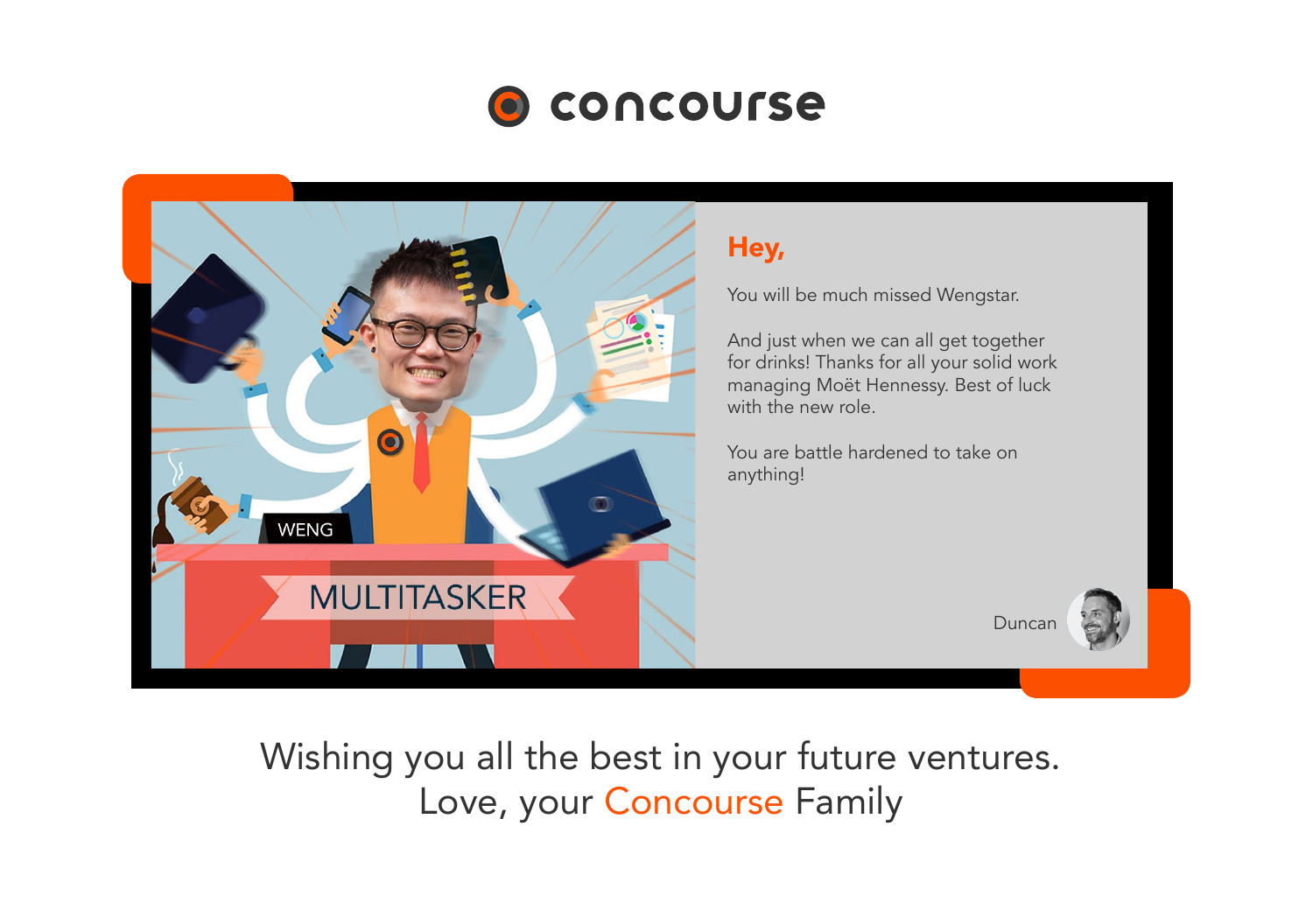

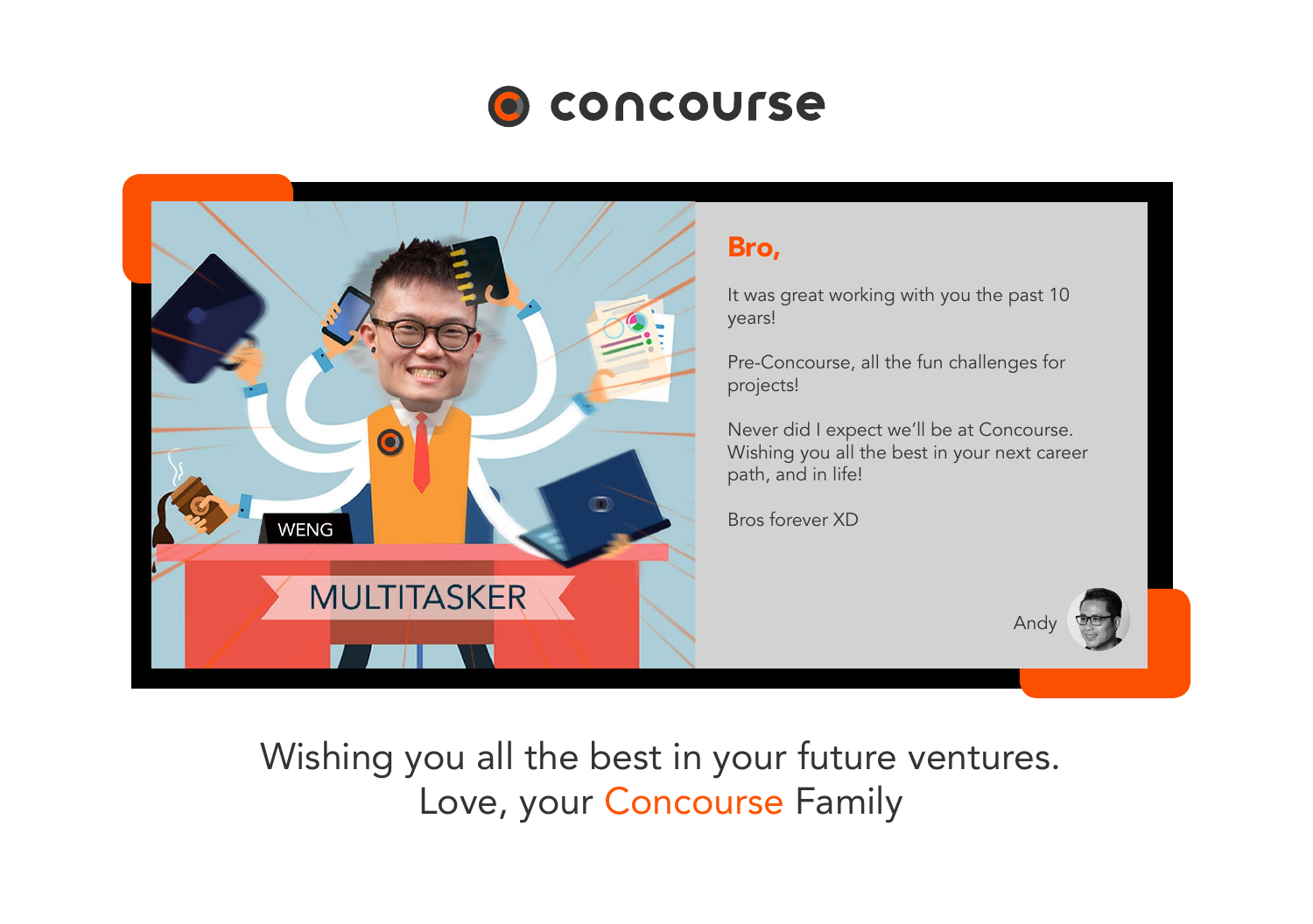



### Hey Pare,

First of all, it has been a pleasure working with you.

Thank you for all your patience, help and support these past years at Concourse. Though it really saddens us that you are leaving, you know very well that this is not the last time we'll see each other.

We wish you all the best in life and all your future endeavours! You know where to find us and we know where to find you in Geylang :p

See you soon pare!

Rui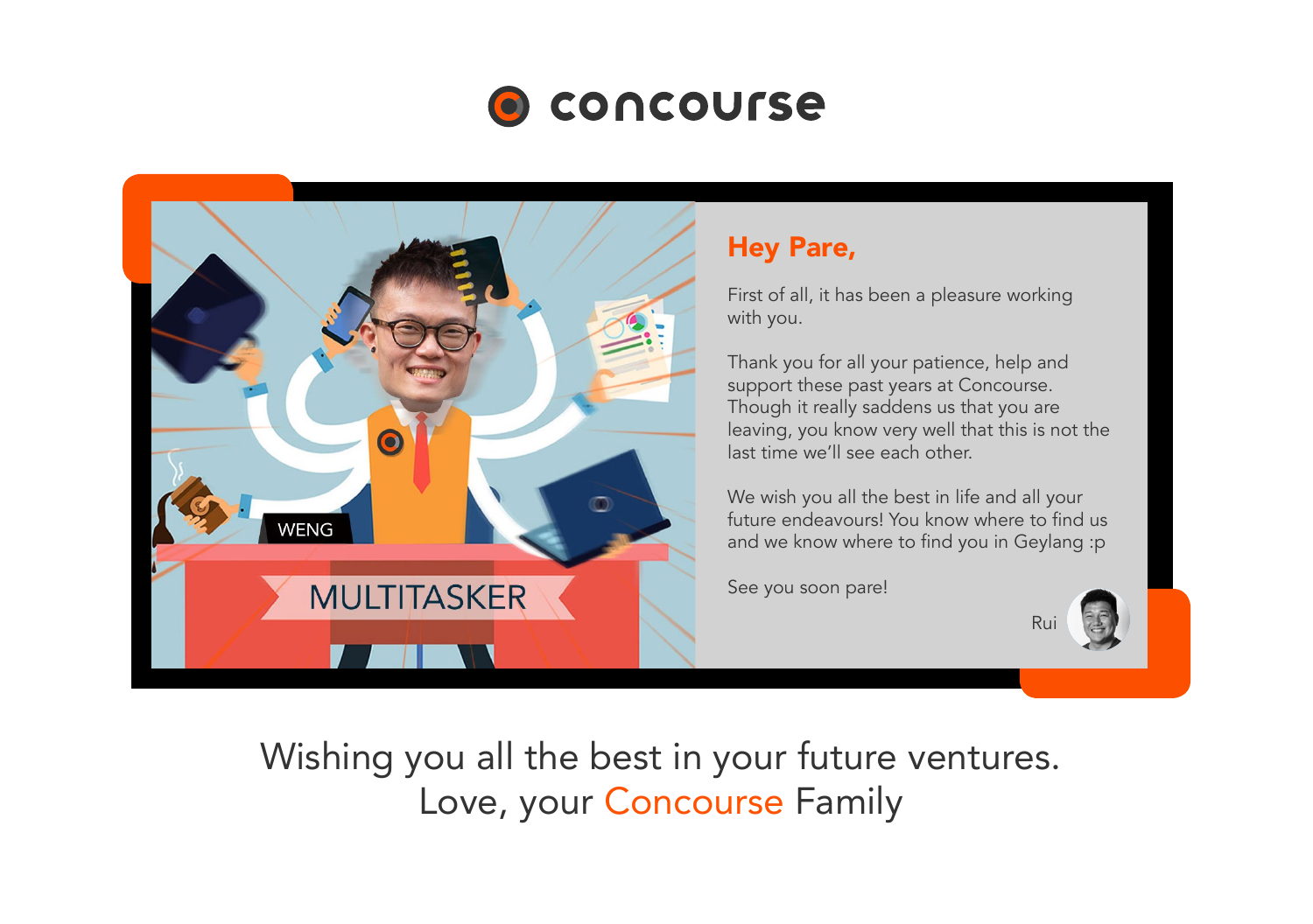



## Hi Weng,

So many fun and crazy memories over the last 4+ years Weng! And it is a pleasure working alongside with you. It's just sad knowing that you'll be leaving us, your Concourse family, but you'll still be in our hearts Weng!

Your presence and your RBF will be missed, that's for sure! Thank you for not just being a good colleague but a good friend (Acquaintance as how you categorize me! Hahaha).

No goodbyes, we'll surely catch-up one day again. All the best and continue to excel in life!

Bisou Bisou, Anne

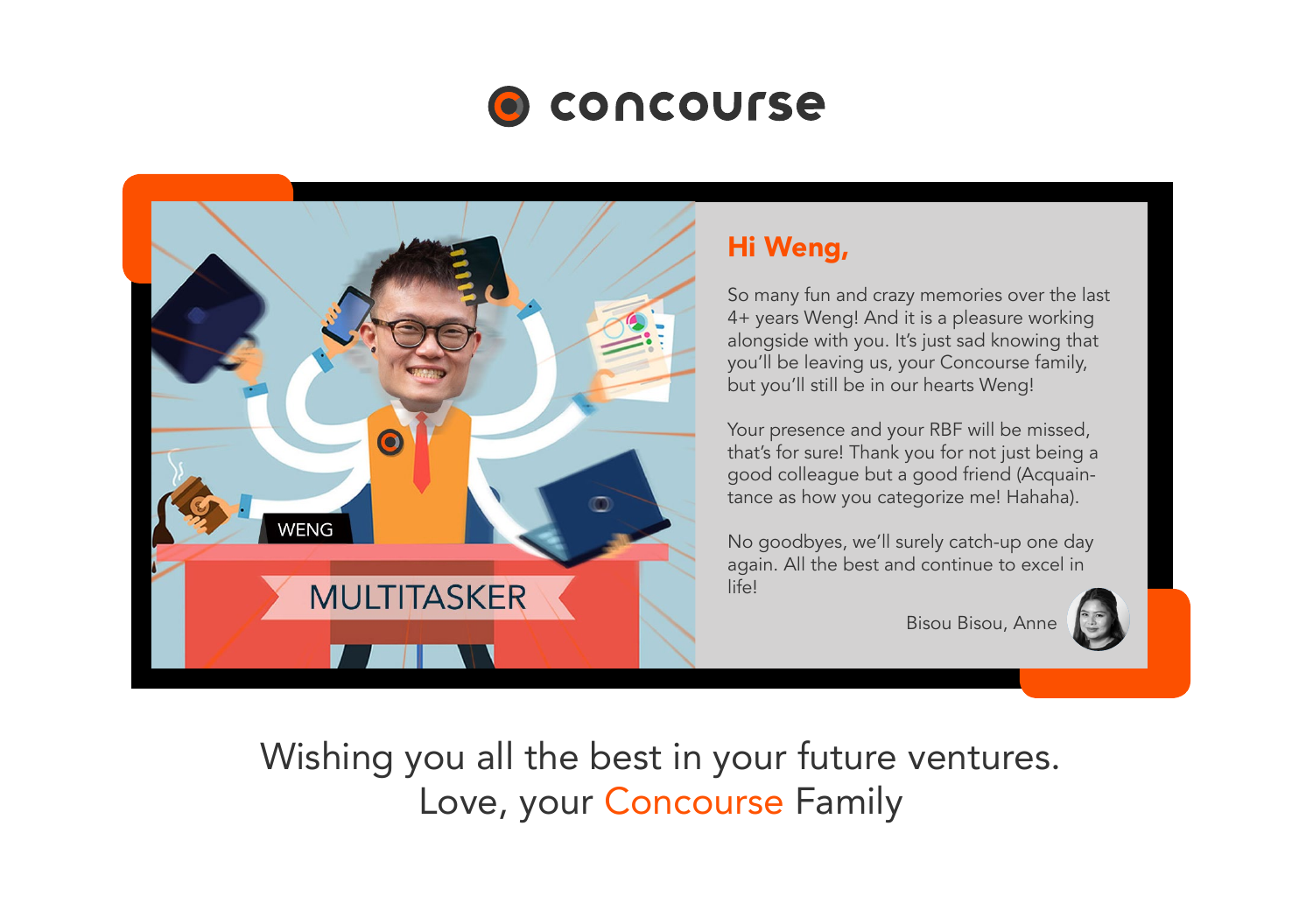



Nothing much to say!

Thanks for the support, contributions and patience throughout the years of working

I will miss the great working buddy like you.

All the best in everything that you do.

Bye for now, see you again soon!

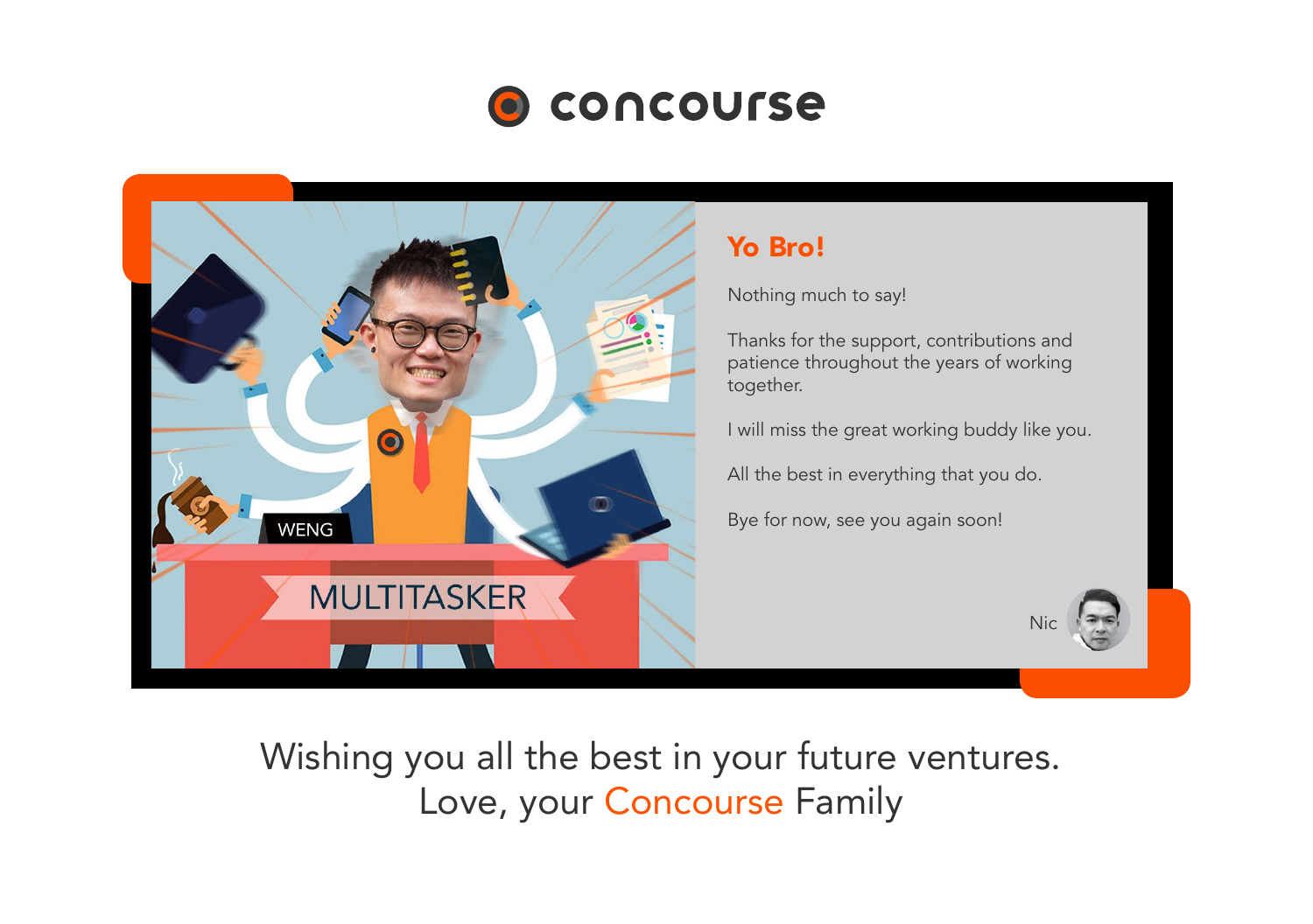



#### Hey Weng,

It has been truly a pleasure working with you!

You are so prompt and efficient and I am going to miss my fellow drink buddy!

I wish you nothing but a huge success and an amazing next phase!

The pandemic was hard, but a shot of tequilaaa makes us go wilder!!

Wishing you nothing but only happiness and successses!!

Love, Dev